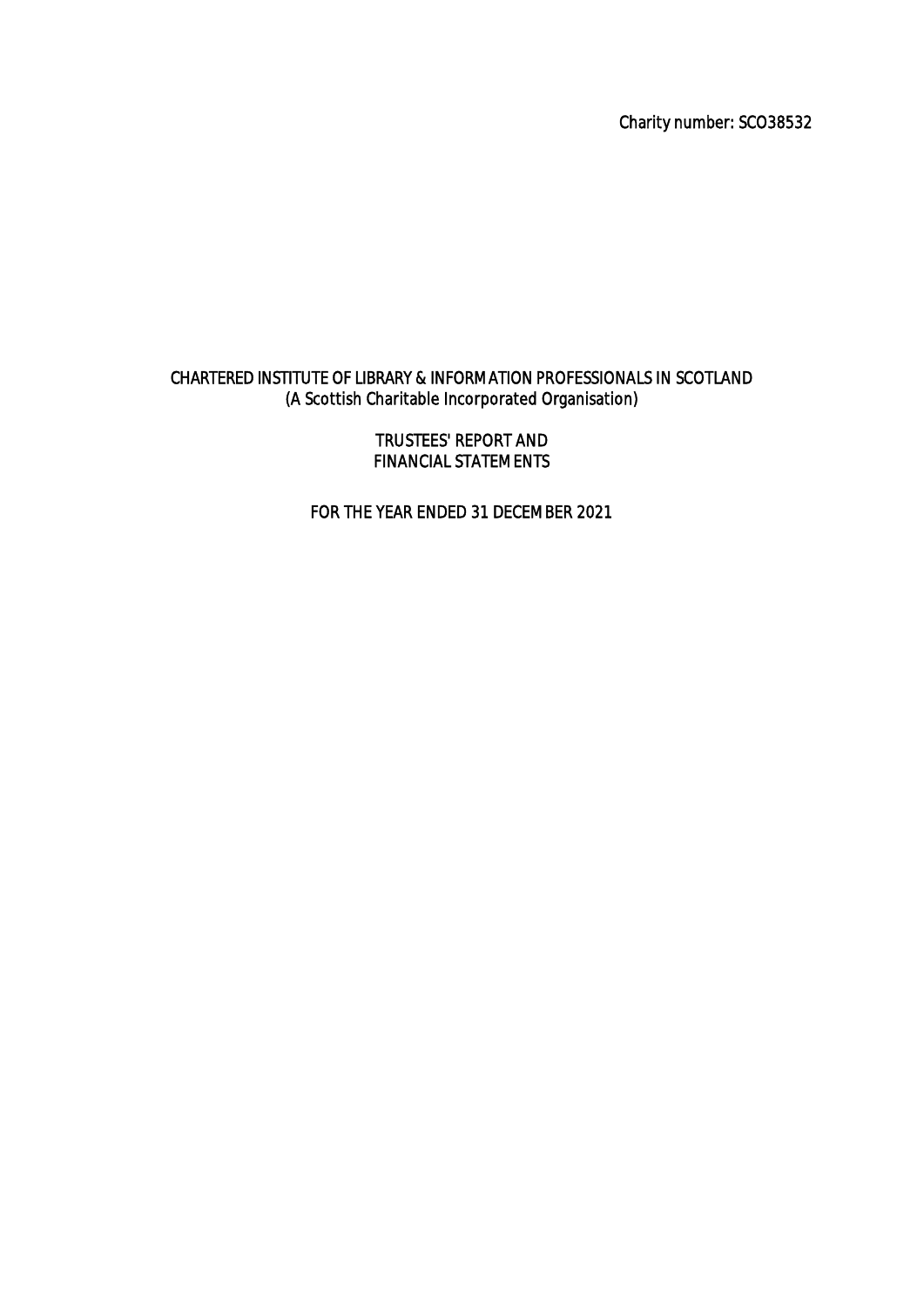| Reference and Administrative Details of the Charity, its Trustees and Advisers |           |
|--------------------------------------------------------------------------------|-----------|
| <b>Trustees' Report</b>                                                        | $2 - 9$   |
| <b>Accountant's Report</b>                                                     | 10        |
| <b>Statement of Financial Activities</b>                                       | 11        |
| <b>Balance Sheet</b>                                                           | 12        |
| <b>Notes to the Financial Statements</b>                                       | $13 - 18$ |

Page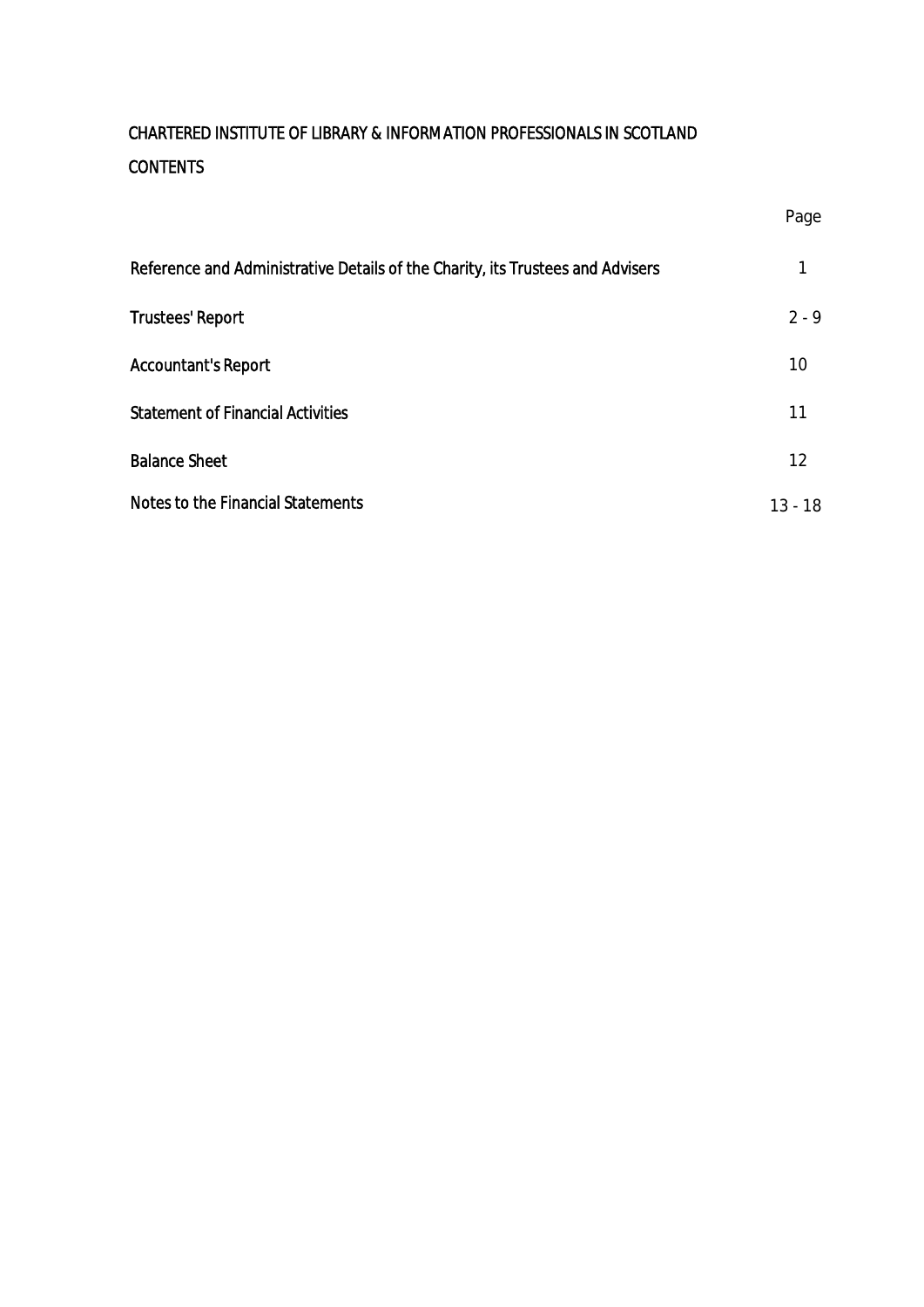# REFERENCE AND ADMINISTRATIVE DETAILS OF THE CHARITY, ITS TRUSTEES AND ADVISERS FOR THE YEAR ENDED 31 DECEMBER 2021

### **Trustees**

Richard Aird (Honorary Treasurer) Jérémie Fernandes Graeme Forbes Fiona Gillies Agnes Guyon Christine Love-Rodgers Heather Marshall Scott Simpson Colin Sinclair Toni Velikova

### Presidential Team

Cleo Jones (2021 President) Amina Shah (2022 President and 2021 Vice-President) Martina McChrystal (Past-President)

### Charity registered number

SCO38532

# Principal office

Robertson House, 152 Bath Street, Glasgow G2 4TB

# **Accountants**

A&A Accounting Limited, 1037 Sauchiehall Street, Glasgow, G3 7TZ

### **Bankers**

CAF Bank Ltd., 25 Kingshill Avenue, Kings Hill, West Mailing, Kent ME1

### **Solicitors**

Turcan Connell, Princes Exchange, 1 Earl Grey Street, EH3 9EE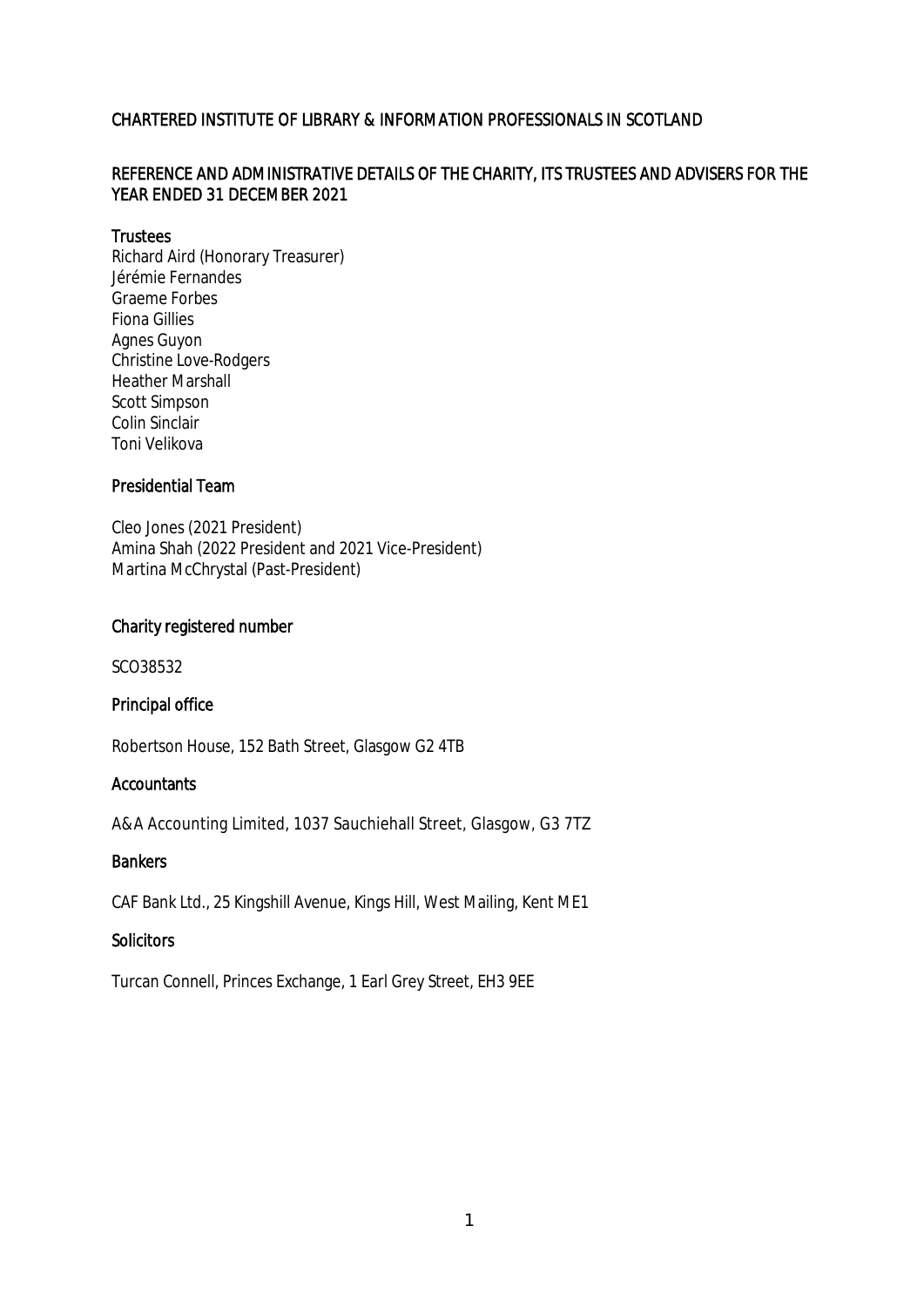# TRUSTEES' REPORT FOR THE YEAR ENDED 31 DECEMBER 2021

The Trustees present their annual report together with the financial statements of the Chartered Institute of Library & Information Professionals in Scotland (the charity) for the year ended 31 December 2021. The Trustees confirm that the Annual Report and financial statements of the charity comply with the current statutory requirements, the requirements of the charity's governing document and the provisions of the Statement of Recommended Practice (SORP) "Accounting and Reporting by Charities" issued in March 2005.

# **a.** CONSTITUTION

The Chartered Institute of Library and Information Professionals in Scotland (CILIPS) has been registered as a charity since 6 August 2007 (SCO38532) and became a SCIO in January 2018. CILIP in Scotland is affiliated to the Chartered Institute of Library and Information Professionals (CILIP) (Registered charity number in England 313014). The relationship between CILIP in Scotland and CILIP is governed by agreements dated 1931,1995, 2012 and a Service Level Agreement signed in September 2018 (updated to a Partnership Agreement in 2021). Together with CILIP in Scotland Constitution, these agreements provide the constitutional framework for the charity in Scotland.

# **b.** METHOD OF APPOINTMENT OR ELECTION OF TRUSTEES

CILIP in Scotland is a member led organisation. Trustees are elected from the membership following a process set out in the Constitution. The Trustee Board meets four times a year and comprises 9 elected trustees and a separately elected Honorary Treasurer.

The Trustee Board administers the charity and is responsible for all policy, financial and operational matters relating to CILIP in Scotland as well as those professional issues solely affecting the operation, development and promotion of library and information services in Scotland.

# **c.** POLICIES ADOPTED FOR THE INDUCTION AND TRAINING OF TRUSTEES

CILIP in Scotland undertakes to identify and provide appropriate training for Trustees as required. New Trustees receive a comprehensive induction pack.

# **d.** ORGANISATIONAL STRUCTURE AND DECISION MAKING

CILIP in Scotland's approach to strategic and operational planning involves approval of an annual delivery plan derived partly from the CILIP strategic plan priorities. The delivery plan details activities and actions within designated areas of work. These are linked to associated budgets and progress is monitored by the Trustee Board. The AGM is normally held in June.

# **e.** RELATED PARTY RELATIONSHIPS

CILIP is a related party of CILIP in Scotland by way of the constitutional arrangement outlined in section a.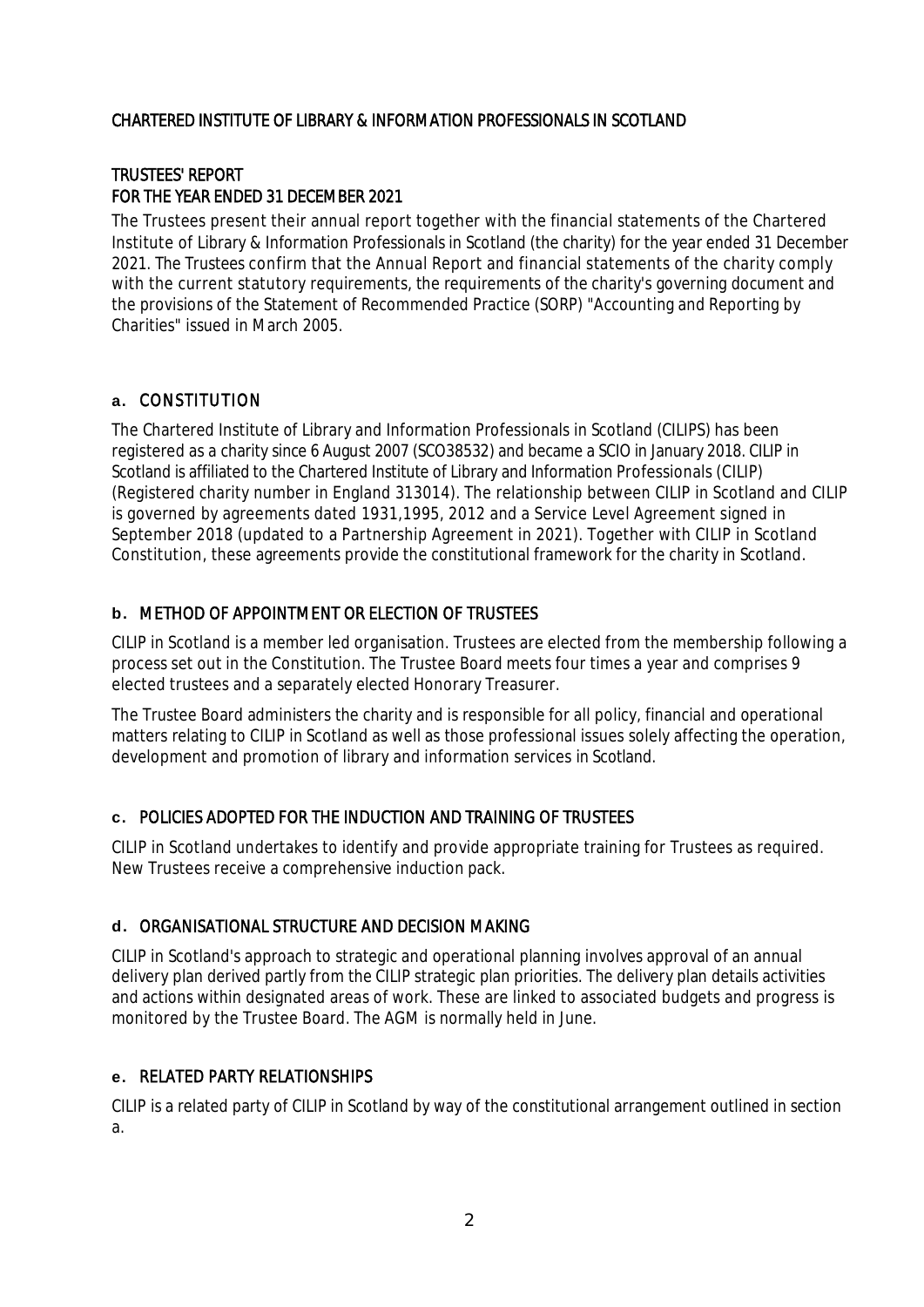# f.RISK MANAGEMENT

Trustees maintain and regularly review a risk register which identifies the risks to which the charity is exposed, in particular those related to the operations and finances of the charity, and are satisfied that systems are in place to mitigate its exposure to the major risks.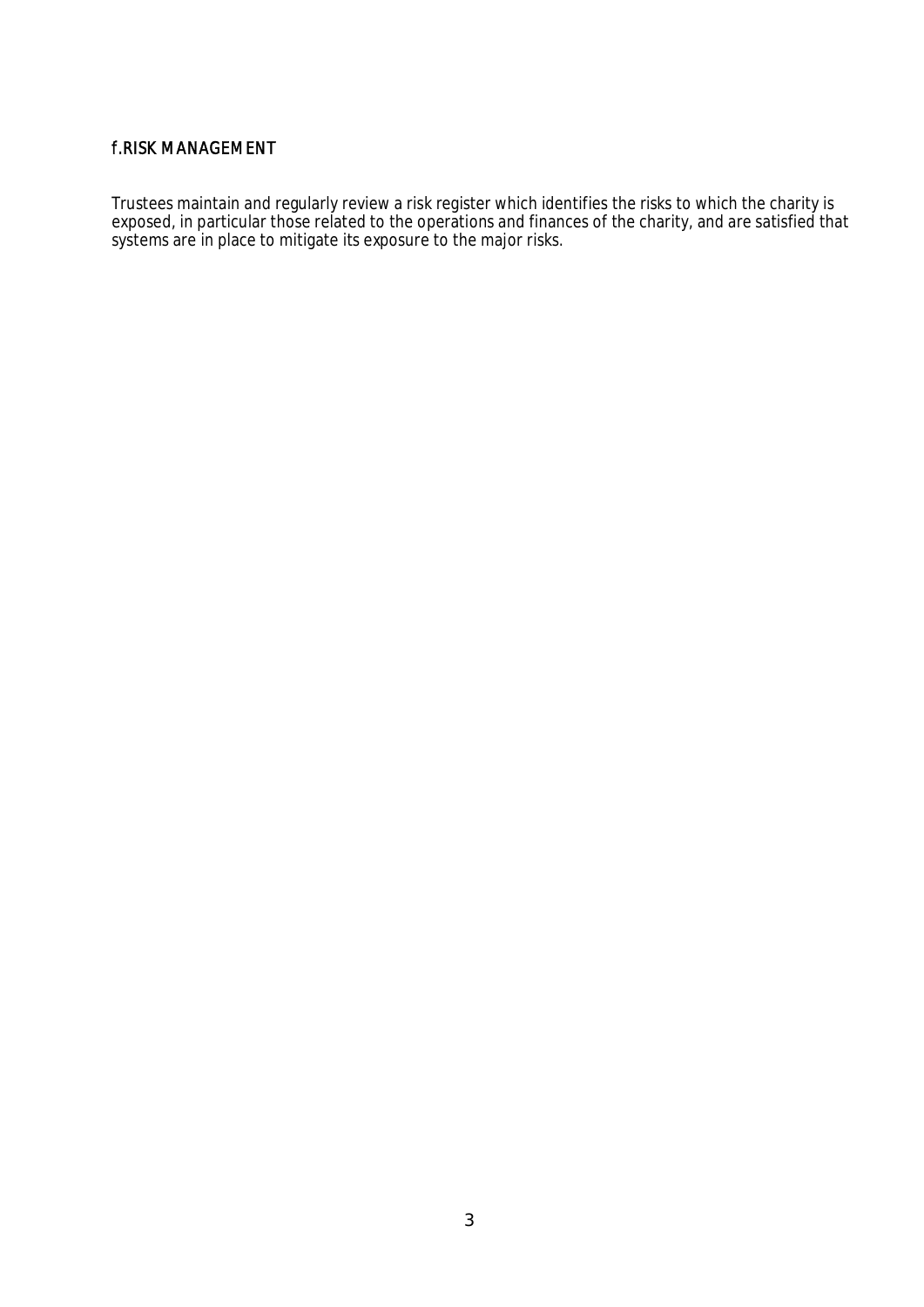# TRUSTEES' REPORT (continued) FOR THE YEAR ENDED 31 DECEMBER 2021

### Objectives and activities

### a. POLICIES AND OBJECTIVES

### Mission

- 1. To support the principles of equality of access to information, ideas and works of the imagination, as fundamental elements of Scotland's economy, democracy, culture and civilisation.
- 2. To enable members to achieve and maintain the highest professional standards in all aspects of delivering library and information services for the good of the people of Scotland.
- 3. To work with relevant Scottish organisations and CILIP to set, maintain, monitor and promote standards of excellence in the creation, management, exploitation and sharing of information and knowledge resources within Scotland.

# Aim

To provide, in conjunction with CILIP, an authoritative voice for members of the library and information profession in Scotland. To support, represent and act as the professional body for persons in Scotland working in library and information services, represent members' interests in the wider library and information community.

- To advocate and promote the role and value of library and information services to all sections of the community in Scotland.
- To promote and encourage the maintenance of adequate and appropriate provision of library and information services of all kinds at both local and national level.
- To scrutinise any legislation affecting, or likely to affect, the provision of library and information services in Scotland, and to promote such further legislation as may be considered necessary.
- To promote the improvement of the knowledge and skills of librarians and information personnel.

# b. ACTIVITIES FOR ACHIEVING OBJECTIVES

Objectives are largely achieved through the following mechanisms: advocacy activity, articles and presentations, responses to consultations, printed communication, website, meetings, events, annual conference, continuing professional development programme, media and press releases and partnership work.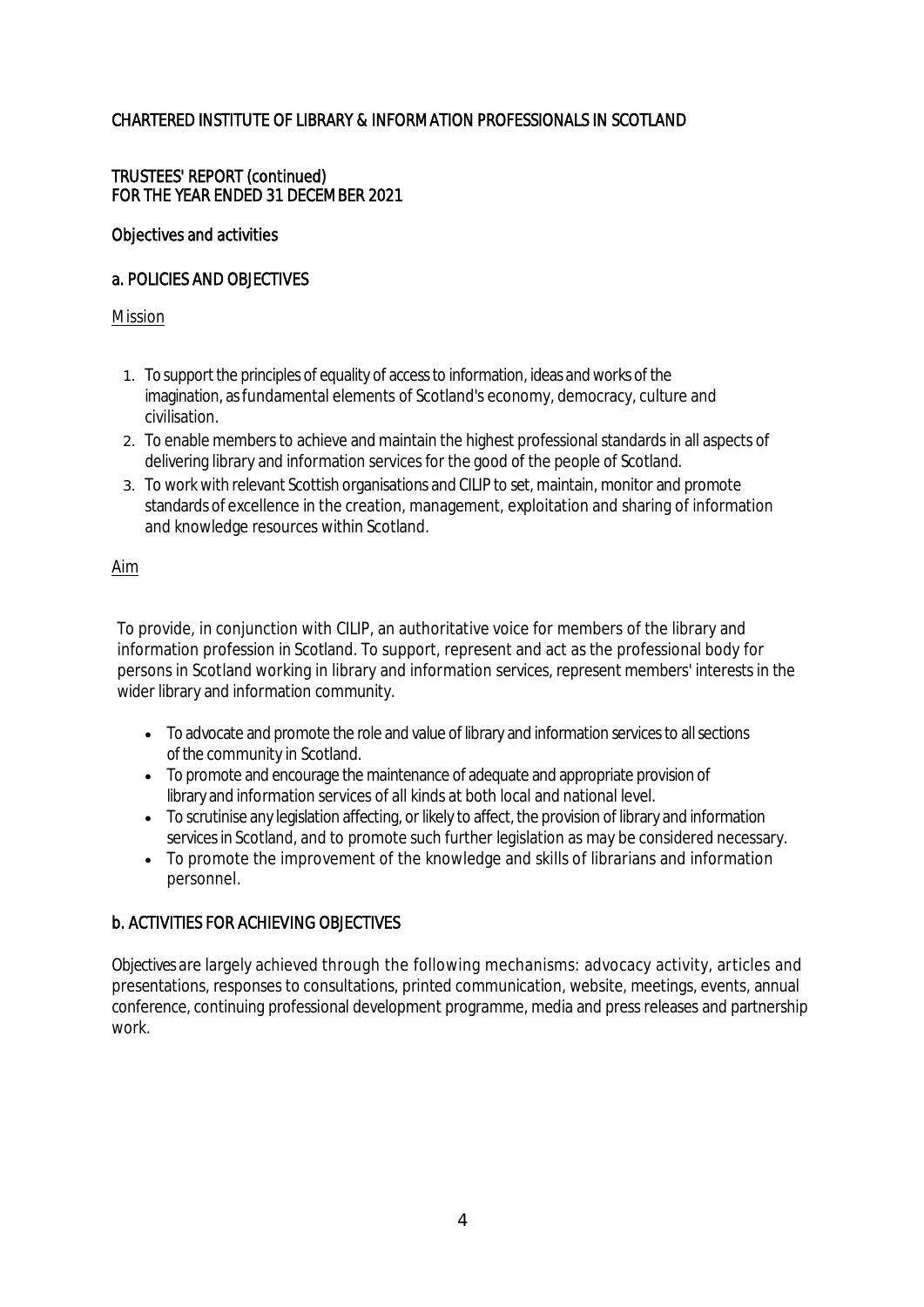### TRUSTEES' REPORT (continued) FOR THE YEAR ENDED 31 DECEMBER 2021

### Achievements and Performance

### a. GOING CONCERN

After making appropriate enquiries, the Trustees have a reasonable expectation that the charity has adequate resources to continue in operational existence for the foreseeable future. For this reason, they continue to adopt the going concern basis in the preparing the financial statements. Further details regarding the adoption of the going concern basis can be found in the Accounting Policies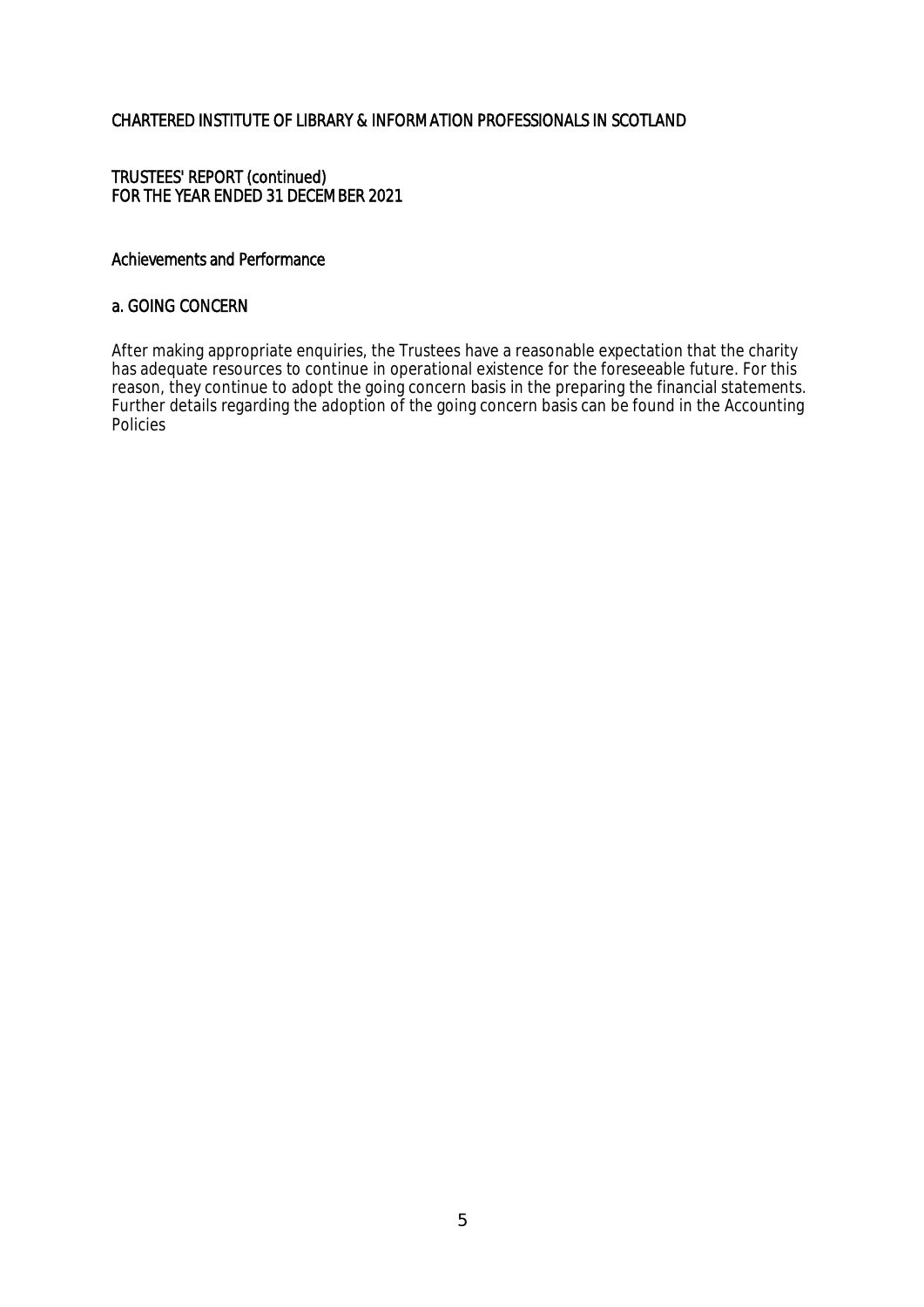# TRUSTEES' REPORT (continued) FOR THE YEAR ENDED 31 DECEMBER 2021

# b. REVIEW OF ACTIVITIES

# Advocacy and Resources

Although 2021 was again largely impacted by the COVID pandemic, across the course of the year CILIPS delivered an advocacy programme in advanced of the Holyrood elections (Libraries Are Essential) and responded to consultations affecting public and school libraries throughout the year.. In addition to this CILIPS staff attended meetings of the Implementation Group for the National Strategy for School Libraries and the Advisory Group for the new strategy for Public Libraries in Scotland. CILIPS also continued to work in close partnership with organisations such as the Scottish Library and Information Council and Literature Alliance Scotland to advocate for librarians and library services.

During Libraries Week CILIPS ran #Library5 on Twitter as well as social media takeovers and events. This was a hugely positive campaign celebrating libraries, their resources, and staff and along with the election campaign this saw a huge amount of engagement with members and the wider public. CILIPS also continued to advocate for the re-opening of libraries as well as creating or updating resource banks such as LGBTQ+, anti-racism and climate change. We also led on the set up of a new Public Library Advocacy Network for Scotland and staff delivered various talks at events such as the Next Library conference.

# Honorary Membership and Awards

### Scotland's Library and Information Professional of the Year

CILIPS presented the latest award to Alison McAllister of North Ayrshire Libraries.

### Honorary Membership

CILIPS made awards of Honorary Membership for outstanding contribution to the profession to the following people:

- Anne-Louise Anglim
- Martina McChrystal
- Dr Diane Pennington

Student awards were awarded to:

Julie Regamey (University of Strathclyde) and Katrina Woods (Robert Gordon University) CHARTERED INSTITUTE OF LIBRARY & INFORMATION PROFESSIONALS IN SCOTLAND

TRUSTEES' REPORT (continued) FOR THE YEAR ENDED 31 DECEMBER 2021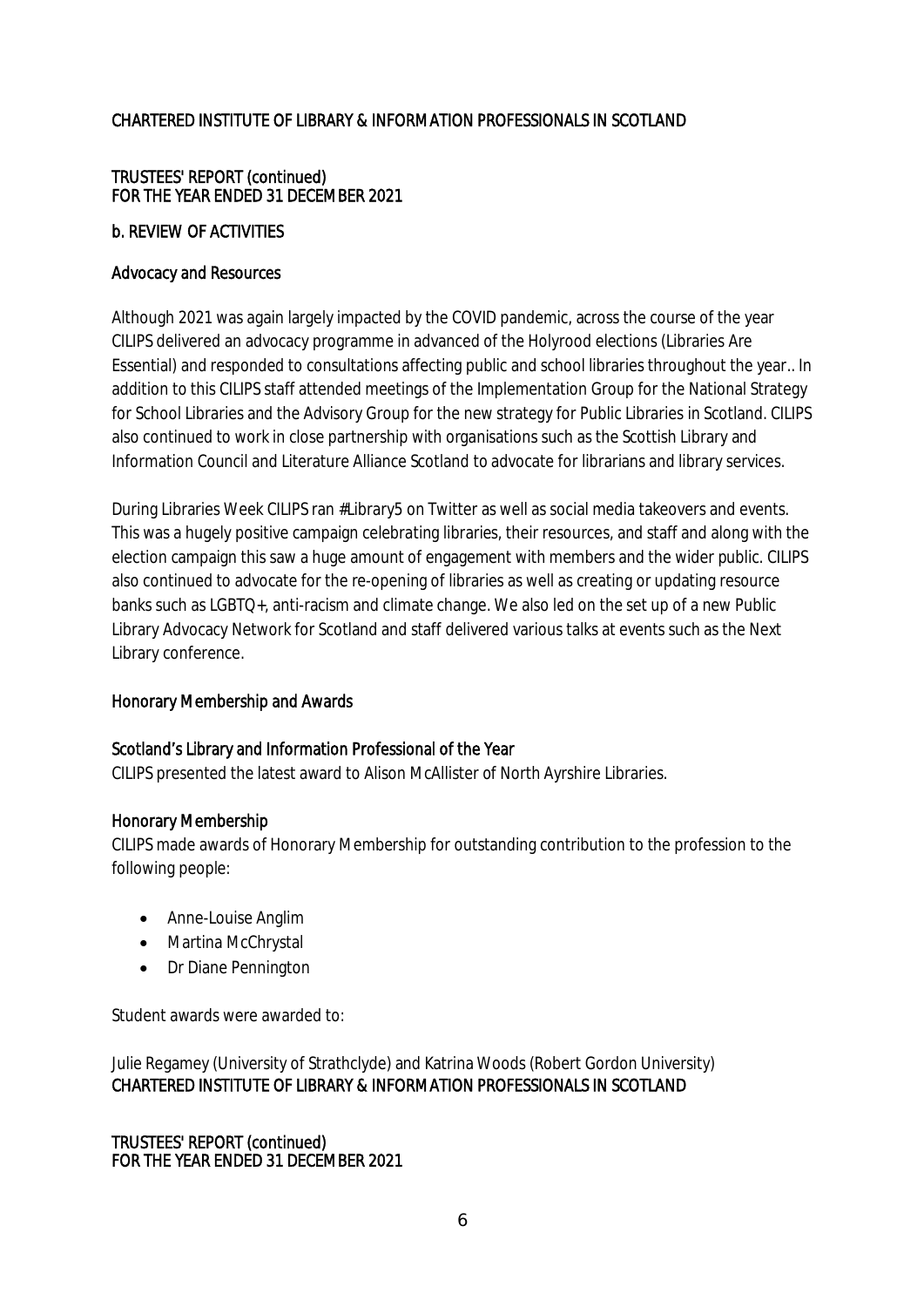# Workforce Development

CILIP in Scotland delivered a programme of events and training aimed at supporting the continuing professional development needs of library and information professionals, all adapted due to COVID restrictions and these included:

- A one-day Autumn ReGathering in person in October
- WINspiration What would libraries led by feminists look like
- CILIPSGoGreen
- Public Libraries Beating Hearts of Communities
- **Decolonizing Library Collections**
- Information Professionals Wear Many Hats
- How to spot Misinformation
- **Heath Literacy**
- **Mental Health and Wellbeing**
- Social Media
- **Hosting Online Training**
- Several partnership events with branches and groups

CILIPS also sponsored and sat on the advisory group of the Aye Write Festival in Glasgow, including chairing a session. CILIPS also continued to produce regular blogs and online content with statistics for website engagement strongly improving in 2021.

# Professional Development Fund

CILIP in Scotland operates a Professional Development Fund to provide support for members undertaking job related training and development. Calls were limited by lack of events in 2021 but plans were put in place to widen this out for 2022 and include accessibility.

# Member services

# CILIP in Scotland Council

CILIP in Scotland Council forms the democratic link between the membership and the Trustee Board. Two meetings, attended by Branch and Group representatives, and chaired by a Trustee take place each year. Each Branch nominates a representative to serve on Council alongside representatives from LocScot and CILIP Special Interest Groups (SIG's) or communities with a Scottish Committee. The Council was developed in 2021 to include more discussion groups and this was felt to be a very positive step.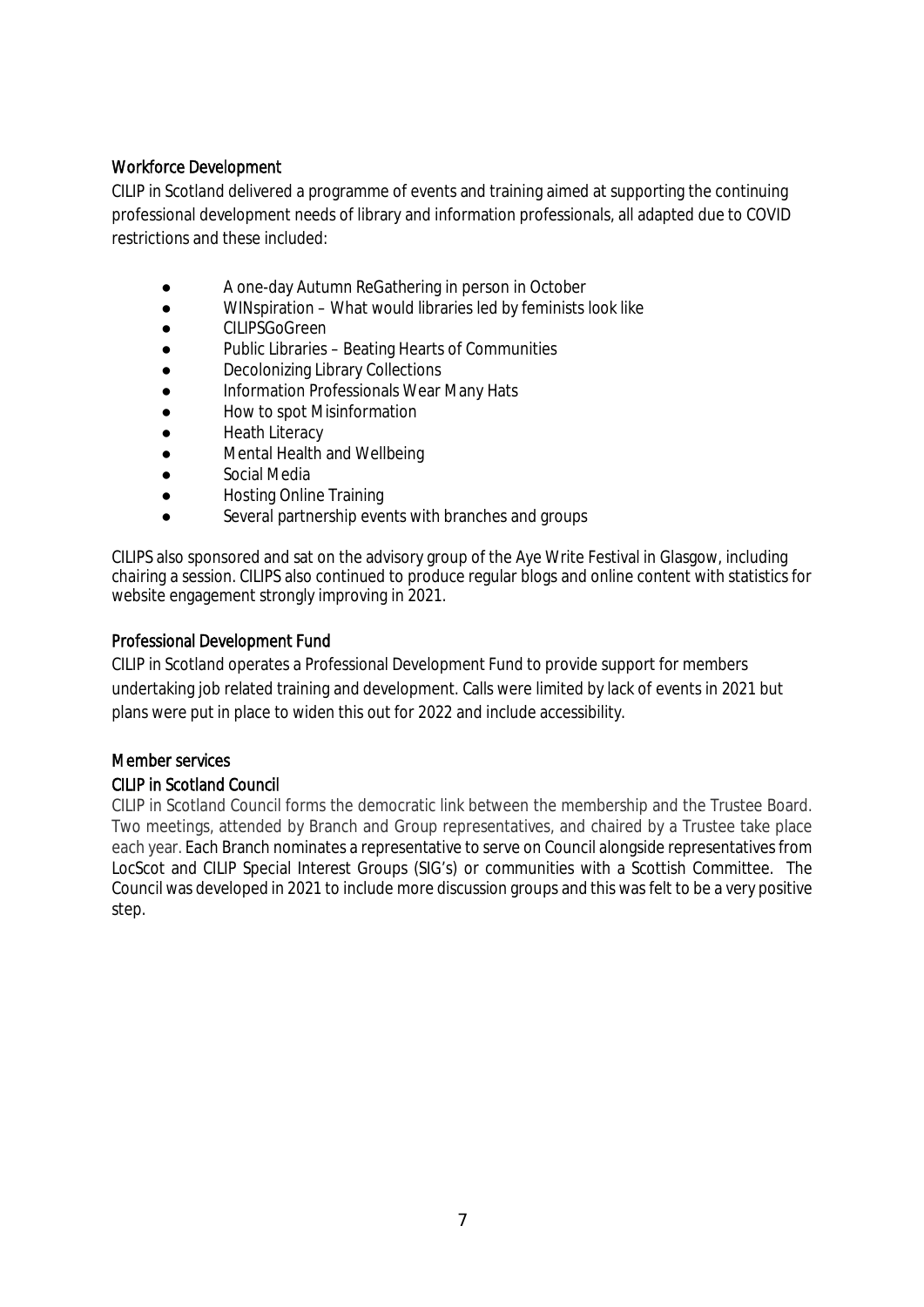# TRUSTEES' REPORT (continued) FOR THE YEAR ENDED 31 DECEMBER 2021

### Branch and Group activity

CILIPS maintained and supported 6 active Branches across the country:

- Central;
- $\bullet$  Fast:
- West:
- North:
- North East: and
- Tavside

As well as our own events, our Branches and Groups have been staying as active as possible. Several Branches ran virtual Meet the President events. There have also been, amongst other things, online AGM's, author events, an event about strategies and much more. Branches and Groups provided generous support by funding sponsored places.

### Operations and Governance

- Cleo Jones was CILIPS President in 2021, leading the conference and other events;
- Kirsten MacQuarrie joined the team in Feb 2021 as Membership Officer;
- CILIPS hosted 2 student placements looking at advocacy and new professionals, both of which are informing future work;
- 4 Trustee Board meetings were held;
- 2 Council meetings were held; and
- The AGM was held online in August.

### Financial review

### a. RESERVES POLICY

The charity aims to hold funds to continue to operate for at least 2 years if staffing and grant was not provided by CILIP, should either CILIP or CILIPS decide to terminate the Partnership Agreement. The charity's aim is to also hold a sufficient level of funds to cover at least three months of resources expended, which equates to approximately £18,000.

With total funds of £288,106 at 31 December 2021 (2020 - £275,534) this intended level of funds had been achieved. The balance increased largely due to less spending on events, funding, and office space due to the COVID pandemic.

# b*.* PRINCIPAL FUNDING

The principal sources of funding include:

- An annual grant from CILIP;
- Events and CPD income including supplier sponsorship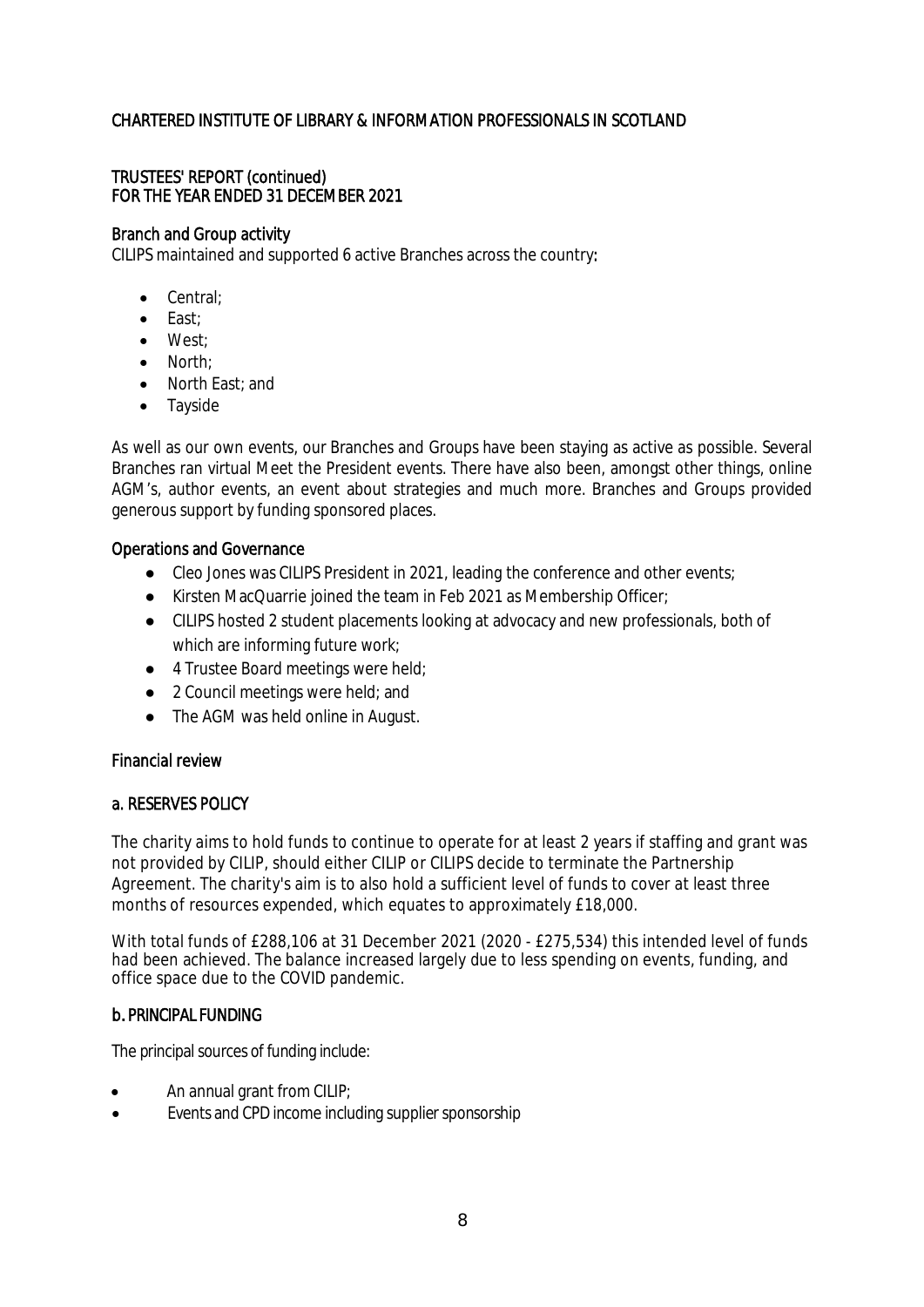# TRUSTEES' REPORT (continued) FOR THE YEAR ENDED 31 DECEMBER 2021

# a. FUTURE DEVELOPMENTS

CILIP in Scotland will continue to advocate for the role of librarians and information professionals and maintain a programme of events, funds and awards to encourage professional development and standards/

# TRUSTEES' RESPONSIBILITIES STATEMENT

The Trustees are responsible for preparing the Trustees' Report and the financial statements in accordance with applicable law and United Kingdom Accounting Standards (United Kingdom Generally Accepted Accounting Practice).

Charity law requires the Trustees to prepare financial statements for each financial year which give a true and fair view of the state of affairs of the charity and of the incoming resources and application of resources of the charity for that period. In preparing those financial statements, the Trustees are required to:

- select suitable accounting policies and then apply them consistently;
- observe the methods and principles in the Charities SORP;
- make judgments and accounting estimates that are reasonable and prudent;
- state whether applicable UK Accounting Standards have been followed, subject to any material departures disclosed and explained in the financial statements;
- prepare the financial statements on the going concern basis unless it is inappropriate to presume that the charity will continue in operation.

The Trustees are responsible for keeping proper accounting records that are sufficient to show and explain the charity's transactions and disclose with reasonable accuracy at any time the financial position of the charity and enable them to ensure that the financial statements comply with the Charities and Trustee Investment (Scotland) Act 2005 and the Charities Accounts (Scotland) Regulations 2006. They are also responsible for safeguarding the assets of the charity and hence for taking reasonable steps for the prevention and detection of fraud and other irregularities.

The Trustees are responsible for the maintenance and integrity of the charity and financial information included on the charity's website. Legislation in the United Kingdom governing the preparation and dissemination of financial statements may differ from legislation in other jurisdictions.

This report was approved by the Trustees on 21st April 2022 and signed on their behalf by:

# Heather Marshall, Chair of Trustee Board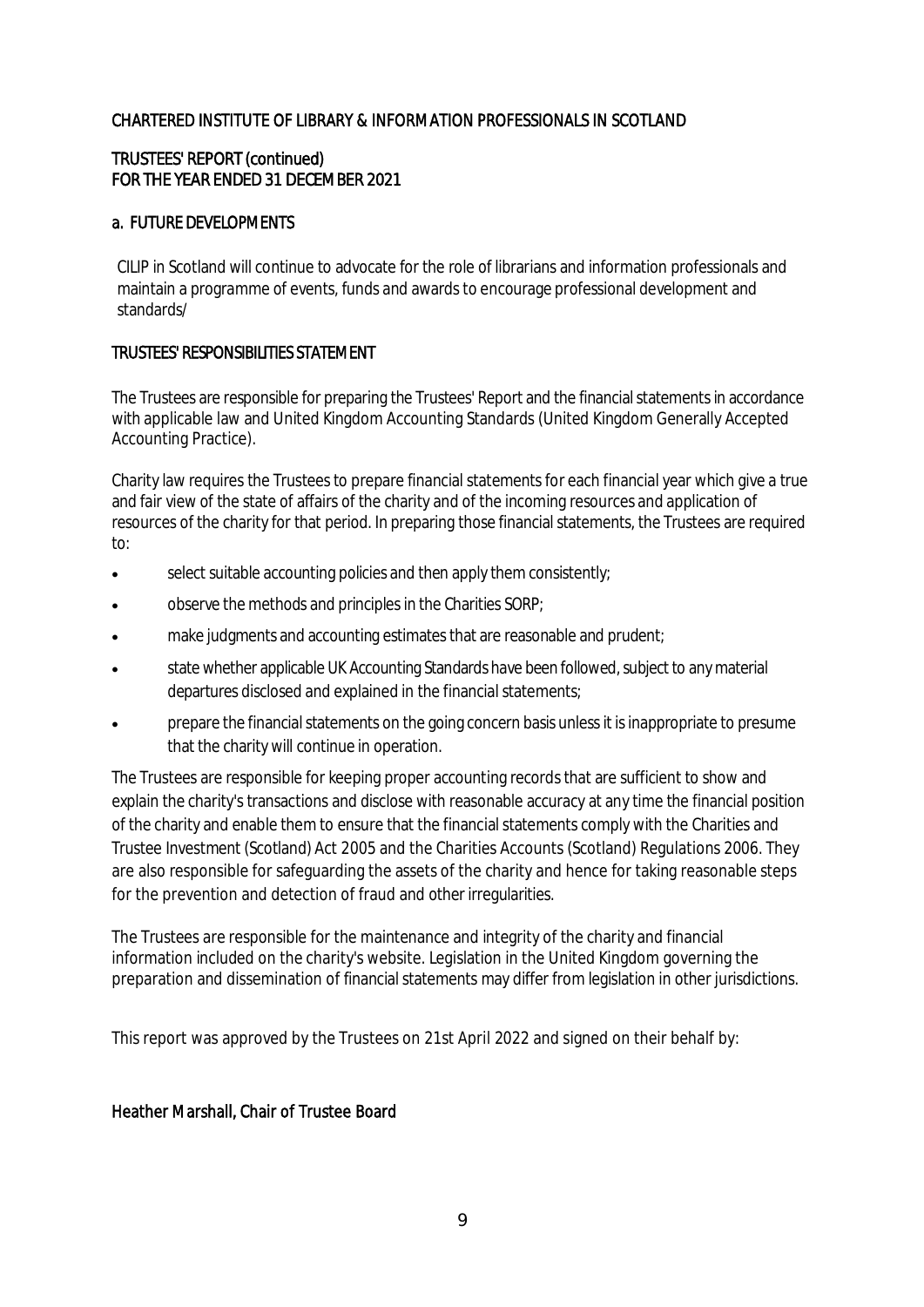# ACCOUNTANTS REPORT TO THE TRUSTEES OF CHARTERED INSTITUTE OF LIBRARY &INFORMATION PROFESSIONALS IN SCOTLAND

We have prepared for your approval the accounts of Chartered Institute of Library & Information Professionals in Scotland for the year ended 31 December 2021 which comprise of the Profit and Loss Account, the Balance Sheet and the related notes from the charity's accounting records and from information and explanations you have given us.

### RESPONSIBILITIES OF TRUSTEES

The charity's Trustees are responsible for the preparation of the financial statements in accordance with the terms of the Charities and Trustee Investment (Scotland) Act 2005 (the Act) and the Charities Accounts (Scotland) Regulations 2006 (the Accounts Regulations). The Trustees consider that the audit requirement of Regulation 10(1) (a) to (c) of the Accounts Regulations does not apply.

### BASIS OF ACCOUNTANTS REPORT

This report is made solely to the Board of Trustees of Chartered Institute of Library & Information Professionals in Scotland, as a body, in accordance with the terms of our engagement. Our work has been undertaken solely to prepare for your approval the accounts of Chartered Institute of Library & Information Professionals in Scotland and state those matters that we have agreed to state to the Board of Trustees of Chartered Institute of Library & Information Professionals in Scotland. To the fullest extent permitted by law, we do not accept or assume responsibility to anyone other than Chartered Institute of Library & Information Professionals in Scotland and its Board of Trustees as a body for our work or for this report.

We have not been instructed to carry out an audit or a review of the accounts of Chartered Institute of Library & Information Professionals in Scotland. For this reason, we have not verified the accuracy or completeness of the accounting records or information and explanations you have given to us and we do not, therefore, express any opinion on the statutory accounts.

A&A Accounting Limited Chartered Public Finance Accountants 1037 Sauchiehall Street Glasgow G3 7TZ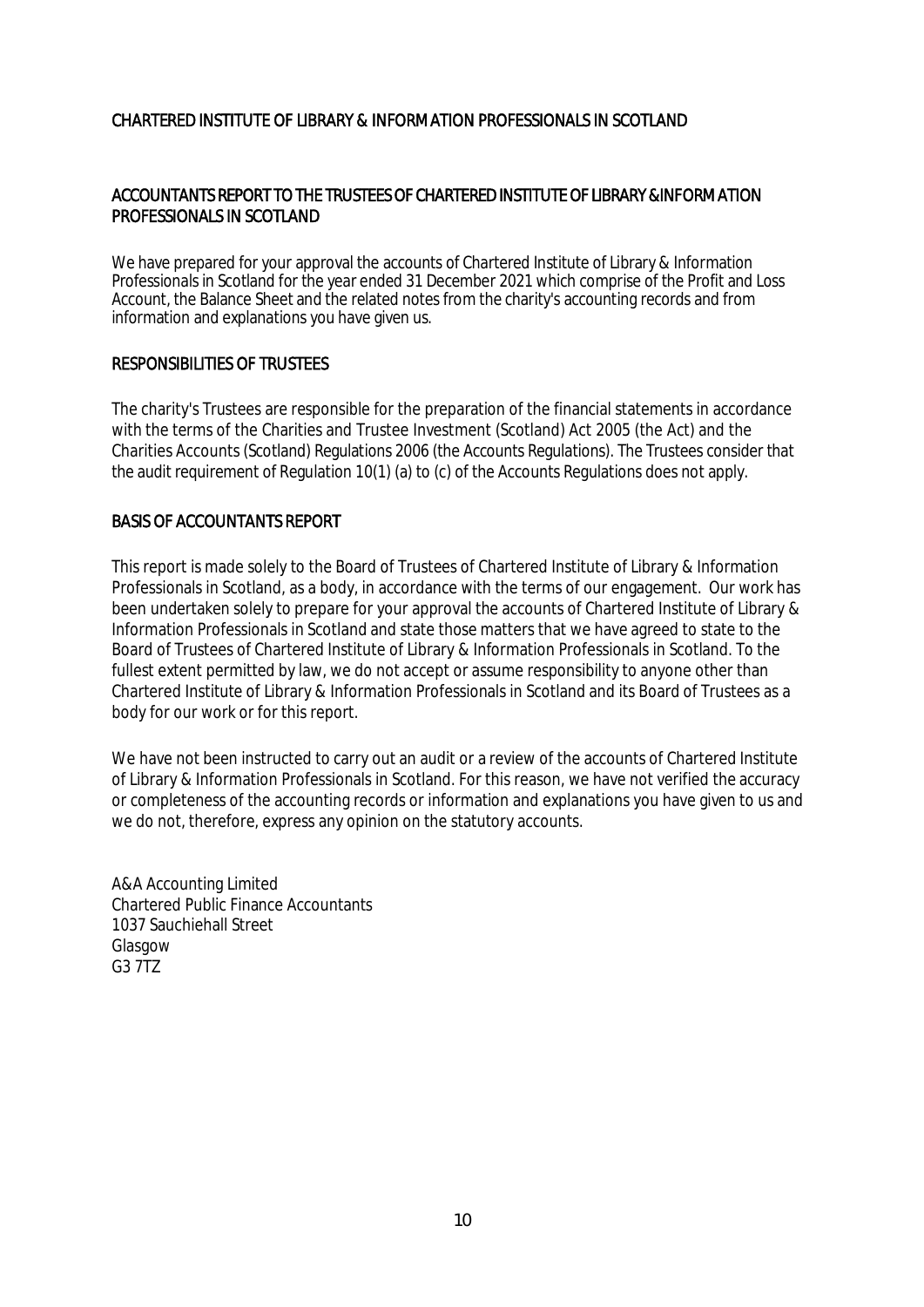### **STATEMENT OF FINANCIAL ACTIVITIES FOR THE YEAR ENDED 31 DECEMBER 2021**

|                                                                          |                | Restricted   | <b>Unrestricted Total Funds</b> |         | <b>Total Funds</b> |
|--------------------------------------------------------------------------|----------------|--------------|---------------------------------|---------|--------------------|
|                                                                          | <b>Notes</b>   | <b>Funds</b> | <b>Funds</b>                    | 2021    | 2020               |
|                                                                          |                | £            | £                               | £       | £                  |
| <b>Incoming Resources</b>                                                |                |              |                                 |         |                    |
| Voluntary Income                                                         | $\overline{2}$ |              | 22,000                          | 22,000  | 22,000             |
| Incoming resources from charitable activities                            | 4              |              | 13,109                          | 13,109  | 11,946             |
| Investment Income                                                        | 3              |              |                                 |         | 1,472              |
| <b>Total Incoming Resources</b>                                          |                |              | 35,109                          | 35,109  | 35,418             |
|                                                                          |                |              |                                 |         |                    |
| <b>Resources Expended</b><br>Costs of generating funds:                  |                |              |                                 |         |                    |
| <b>Charitable Activities</b>                                             | 5,6            |              | 22,247                          | 22,247  | 15,942             |
| <b>Governance Costs</b>                                                  | 7              |              | 3,490                           | 3,490   | 2,594              |
| <b>Total Resources Expended</b>                                          |                |              | 25,737                          | 25,737  | 18,536             |
| Net incoming/(outgoing) resources and net<br>movements in funds for year |                |              | 9,372                           | 9,372   | 16,882             |
| <b>Reconciliation of funds</b><br><b>Total Funds brought forward</b>     |                |              | 275,534                         | 275,534 | 258,652            |
| Total funds carried forward                                              |                |              | 284,906                         | 284,906 | 275,534            |

The notes on pages 13 to 18 form part of these financial statements.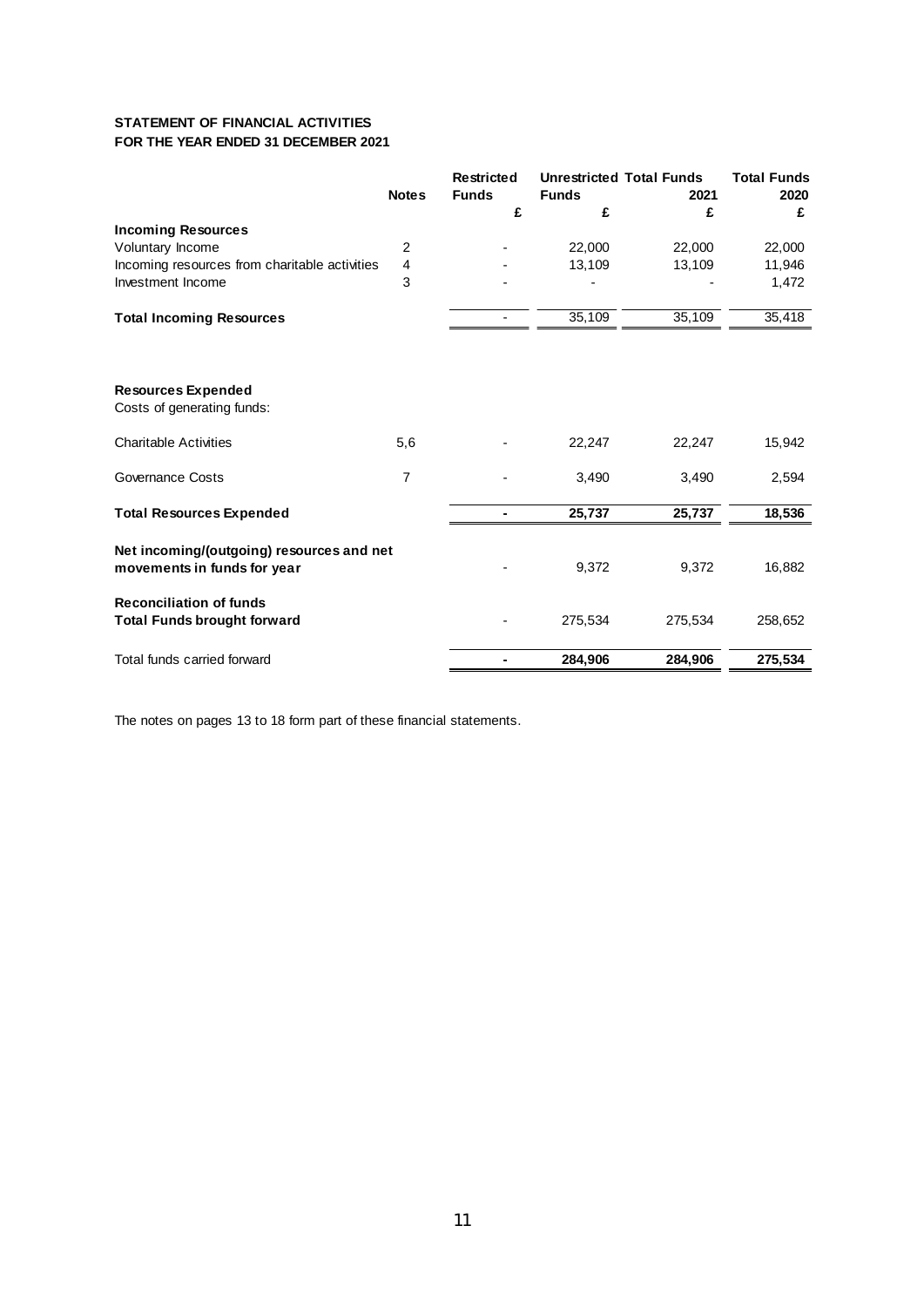# **BALANCE SHEET**

**AS AT 31 DECEMBER 2021**

|                                       | <b>Notes</b> | <b>Restricted</b><br><b>Funds</b> | <b>Unrestricted</b><br><b>Funds</b> | <b>Total Funds</b><br>2021 | <b>Total Funds</b><br>2020 |
|---------------------------------------|--------------|-----------------------------------|-------------------------------------|----------------------------|----------------------------|
| <b>Fixed assets</b>                   |              | £                                 | £                                   | £                          | £                          |
| Intangible assets                     | 11           |                                   |                                     |                            | 4,000                      |
| Tangible assets                       | 12           |                                   | 1,433                               | 1,433                      | 1,792                      |
| <b>Investments</b>                    |              |                                   |                                     |                            |                            |
| <b>Total Fixed Assets</b>             |              |                                   | 1,433                               | 1,433                      | 5,792                      |
| <b>Current assets</b>                 |              |                                   |                                     |                            |                            |
| <b>Stock</b>                          |              |                                   |                                     |                            |                            |
| <b>Debtors</b>                        | 13           |                                   | 1,010                               | 1,010                      | 2,178                      |
| Cash at bank and in hand              |              |                                   | 283,453                             | 283,453                    | 270,678                    |
| <b>Total Current Assets</b>           |              |                                   | 284,463                             | 284,463                    | 272,856                    |
| Liabilities                           |              |                                   |                                     |                            |                            |
| Creditors falling due within          |              |                                   |                                     |                            |                            |
| one year                              | 14           |                                   | (990)                               | (990)                      | (3, 114)                   |
|                                       |              |                                   | (990)                               | (990)                      | (3, 114)                   |
| Total assets less current liabilities |              |                                   | 284,906                             | 284,906                    | 275,534                    |
| Creditors: Amounts falling            |              |                                   |                                     |                            |                            |
| due after more than one year          |              |                                   |                                     |                            |                            |
| <b>Net assets</b>                     |              |                                   | 284,906                             | 284,906                    | 275,534                    |
| The funds of the charity:             |              |                                   |                                     |                            |                            |
| Restricted income funds               |              |                                   |                                     |                            |                            |
| Unrestricted income funds             | 15           |                                   | 284,906                             | 284,906                    | 275,534                    |
| <b>Total charity funds</b>            |              |                                   | 284,906                             | 284,906                    | 275,534                    |

Approved by the Trustees on 21<sup>st</sup> April 2021 and signed on their behalf by:

### **Richard Aird, Honorary Treasurer**

The notes on pages 13 to 18 form part of these financial statements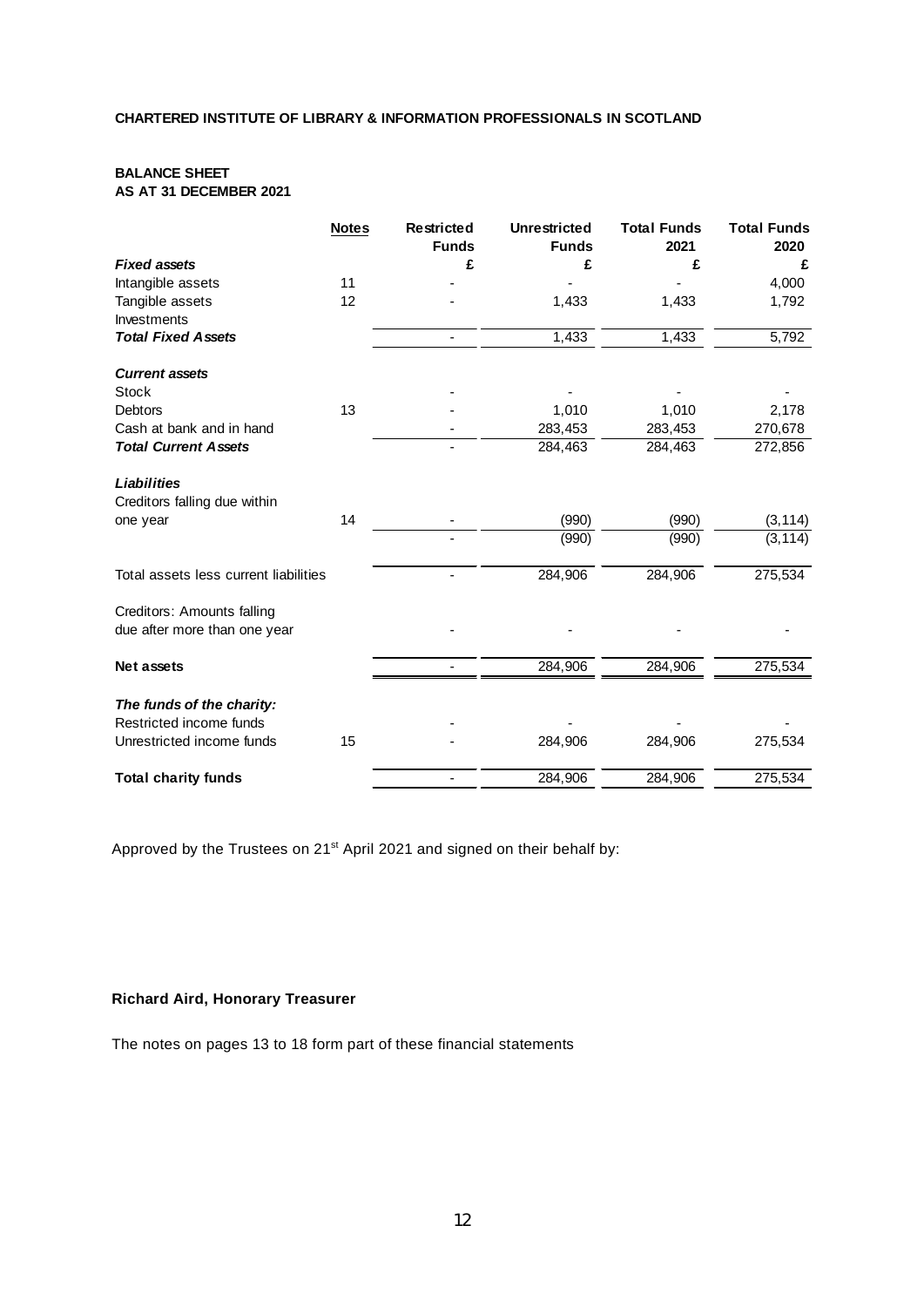#### **NOTES TO THE FINANCIAL STATEMENTS FOR THE YEAR ENDED 31 DECEMBER 2021**

#### **1. ACCOUNTING POLICIES**

#### **1.1 Basis of preparation of financial statements**

The financial statements have been prepared under the historical cost convention, with the exception of investments which are included at market value, and in accordance with the Financial Reporting Standard for Smaller Entities (effective April 2008). The financial statements have been prepared in accordance with the Statement of Recommended Practice (SORP), 'Accounting and Reporting by Charities' published in March 2005 and applicable accounting standards.

#### **1.2 Fund accounting**

General funds are unrestricted funds which are available for use at the discretion of the Trustees in furtherance of the general objectives of the charity and which have not been designated for other purposes.

Restricted funds are funds which are to be used in accordance with specific restrictions imposed by donors or which have been raised by the charity for particular purposes. The costs of raising and administering such funds are charged against the specific fund. The aim and use of each restricted fund is set out in the notes to the financial statements.

#### **1.3 Incoming resources**

All incoming resources are included in the Statement of Financial Activities when the charity has entitlement to the funds, certainty of receipt and the amount can be measured with sufficient reliability.

Membership subscriptions received in advance of the following year are treated as deferred income and credited to the balance sheet at the year end.

#### **1.4 Resources expended**

Expenditure is accounted for on an accruals basis and has been included under expense categories that aggregate all costs for allocation to activities. Where costs cannot be directly attributed to particular activities they have been allocated on a basis consistent with the use of the resources.

Support costs are those costs incurred directly in support of expenditure on the objects of the charity and include project management carried out at Headquarters. Governance costs are those incurred in connection with administration of the charity and compliance with constitutional and statutory requirements.

#### **1.5 Tangible fixed assets and depreciation**

All assets costing more than £500 are capitalised.

Tangible fixed assets are stated at cost less depreciation. Depreciation is provided at rates calculated to write off the cost of fixed assets, less their estimated residual value, over their expected useful lives on the following basis:

Computer Equipment - 20% straight line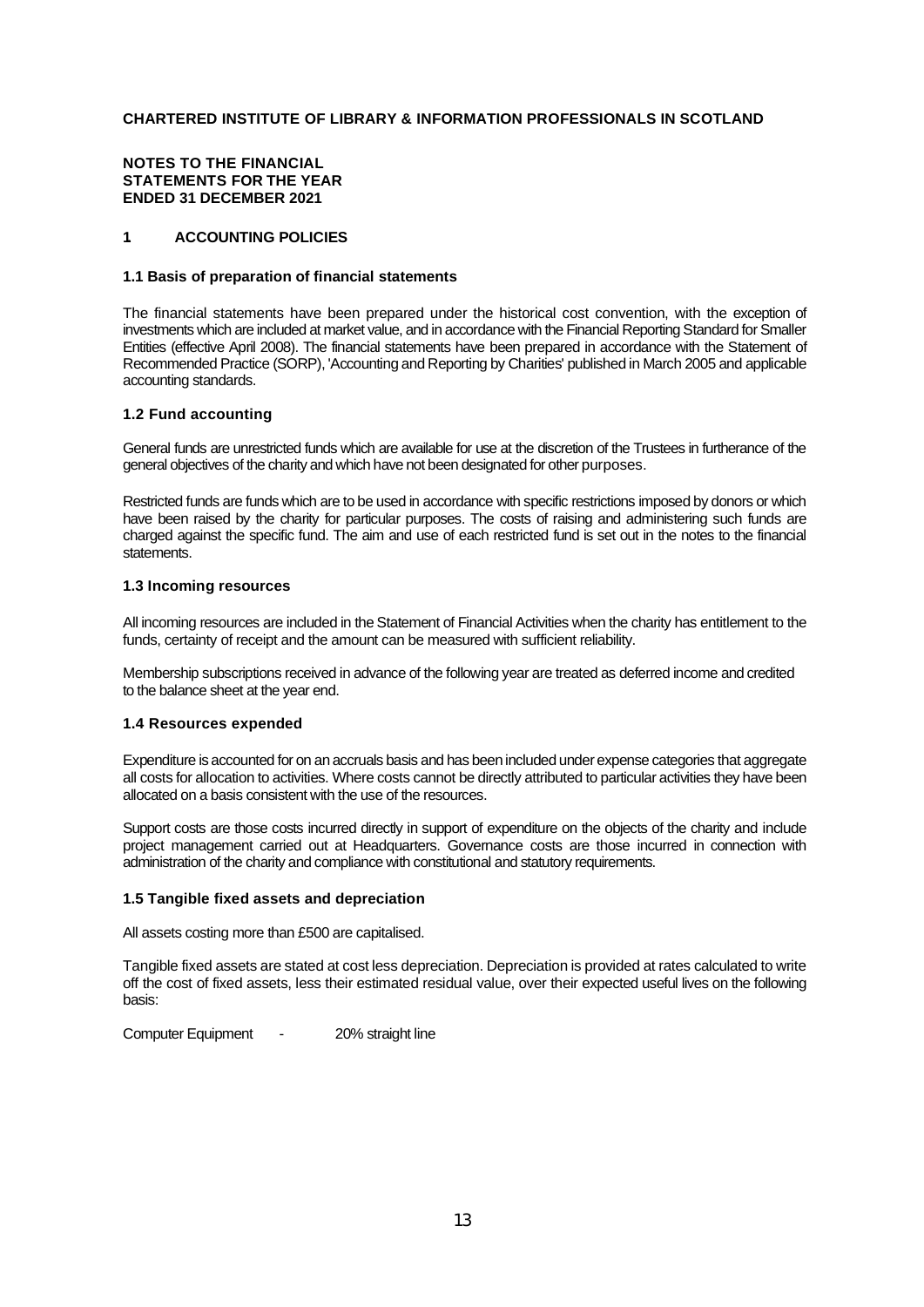#### **NOTES TO THE FINANCIAL STATEMENTS FOR THE YEAR ENDED 31 DECEMBER 2021**

### **1. ACCOUNTING POLICIES (continued)**

#### **1. Operating leases**

Rentals under operating leases are charged to the Statement of Financial Activities on a straightline basis over the lease term.

Benefits received and receivable as an incentive to sign an operating lease are recognised on a straight-line basis over the period until the date the rent is expected to be adjusted to the prevailing market rate.

#### **2. VOLUNTARY INCOME**

|    |                               | <b>Restricted</b>                 | Unrestricted                 | Total         | <b>Total</b>  |
|----|-------------------------------|-----------------------------------|------------------------------|---------------|---------------|
|    |                               | <b>Funds</b>                      | <b>Funds</b>                 | 2021          | 2020          |
|    |                               | £                                 | £                            | £             | £             |
|    | <b>CILIP Contribution</b>     |                                   | 22,000                       | 22,000        | 22,000        |
|    | Donations                     |                                   |                              |               |               |
|    | Total                         |                                   | 22,000                       | 22,000        | 22,000        |
| 3. | <b>INVESTMENT INCOME</b>      | <b>Restricted</b><br><b>Funds</b> | Unrestricted<br><b>Funds</b> | Total<br>2021 | Total<br>2020 |
|    |                               |                                   | £                            | £             | £             |
|    | <b>Bank Interest Received</b> |                                   |                              |               | 1,472         |
|    |                               |                                   |                              |               | 1,472         |
|    |                               |                                   |                              |               |               |

#### **4. INCOMING RESOURCES FROM CHARITABLE ACTIVITIES**

|                              | Unrestricted<br>Restricted |              | Total  | Total  |
|------------------------------|----------------------------|--------------|--------|--------|
|                              | <b>Funds</b>               | <b>Funds</b> | 2021   | 2020   |
| <b>Income</b>                |                            |              |        | £      |
| Conference                   |                            | 9.884        | 9,884  | 11,152 |
| <b>Autumn Gathering</b>      |                            | 2,335        | 2,335  | 255    |
| Product Sales & Other Income |                            | 890          | 890    | 539    |
| Total                        |                            | 13.109       | 13.109 | 11.946 |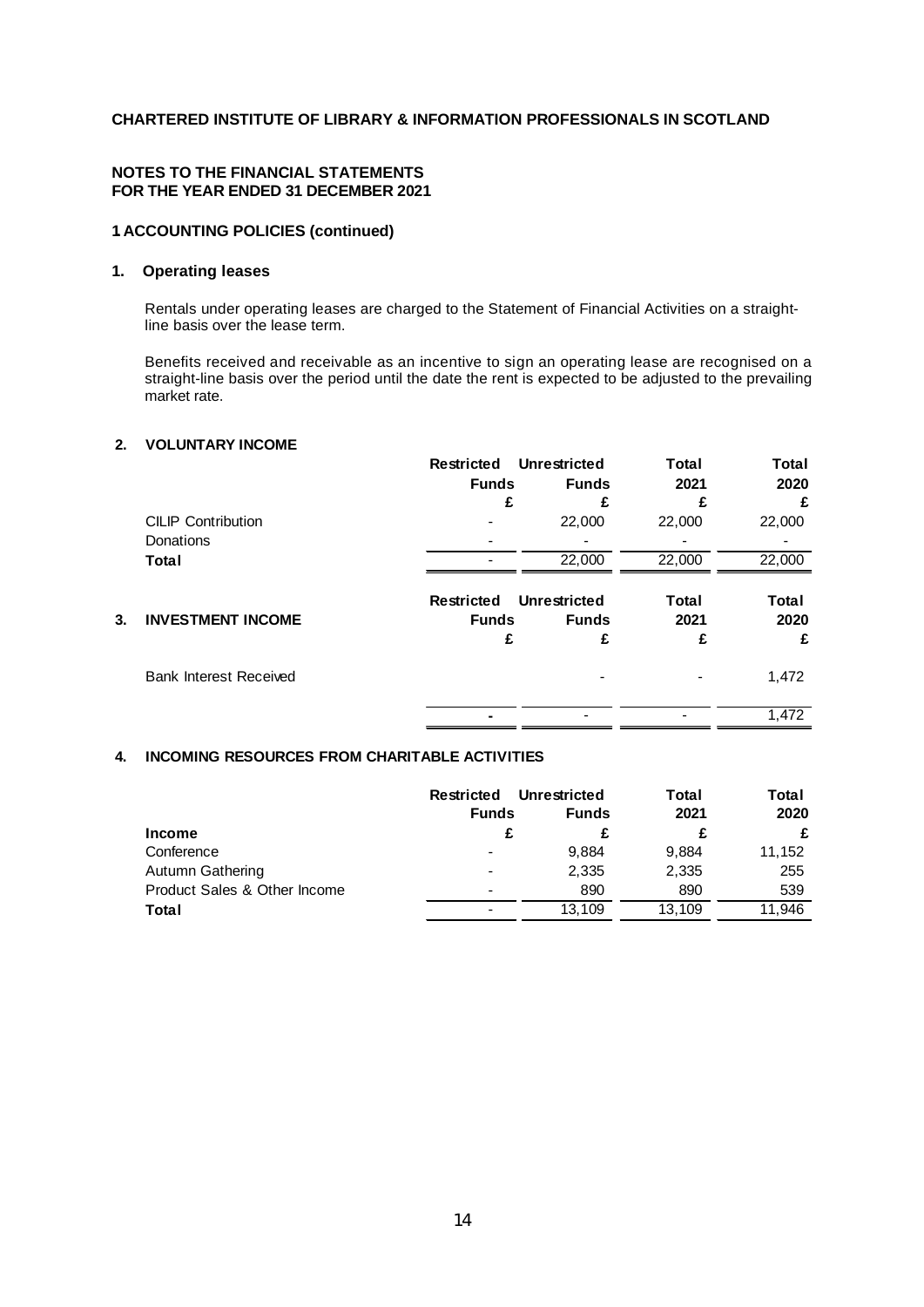#### **NOTES TO THE FINANCIAL STATEMENTS FOR THE YEAR ENDED 31 DECEMBER 2021**

| 5. | <b>DIRECT COSTS</b>            | Restricted   | Unrestricted | Total                             | Total  |
|----|--------------------------------|--------------|--------------|-----------------------------------|--------|
|    |                                | <b>Funds</b> | <b>Funds</b> | 2021                              | 2020   |
|    |                                | £            | £            |                                   |        |
|    | Travel                         |              | 1,264        | 1,264<br>$\overline{\phantom{a}}$ | 470    |
|    | Staff Training & Expenses      |              | 149          | 149                               | 240    |
|    | Rent                           |              | 1,062        | 1,062                             | 1,277  |
|    | Printing, Postage & Stationery |              | 700          | 700                               | 709    |
|    | Advertising                    |              | 1,100        | 1,100                             | 309    |
|    | Events                         |              | 930          | 930                               | 1,007  |
|    | Conference                     |              | 3,661        | 3,661                             | 3,424  |
|    | Autumn Gathering               |              | 5,391        | 5,391                             | 5,000  |
|    | <b>Total Governance Costs</b>  |              | 14,257       | 14,257                            | 11,496 |

| 6. | <b>SUPPORT COSTS</b>       | Restricted               | Unrestricted | Total | Total          |
|----|----------------------------|--------------------------|--------------|-------|----------------|
|    |                            | <b>Funds</b>             | <b>Funds</b> | 2021  | 2020           |
|    |                            | £                        | £            | £     | £              |
|    | Subscriptions              | $\overline{\phantom{0}}$ | 3.415        | 3.415 | 3,503          |
|    | Depreciation               |                          | 359          | 359   |                |
|    | Amortisation               |                          | 800          | 800   | 800            |
|    | Loss on disposal of assets |                          | 3,200        | 3,200 | $\blacksquare$ |
|    | <b>Bank Charges</b>        |                          | 216          | 216   | 143            |
|    | <b>Total Support Costs</b> |                          | 7,990        | 7,990 | 4,446          |

### **7. GOVERNANCE COSTS Restricted Unrestricted Total Total Funds Funds 2021 2020 £ £ £ £** Independent Examination Fee  $1,980$  1,980 1,980 1,980 Council & Committee **1,510** 1,510 614 **Total Support Costs 1 120 3,490 2,594**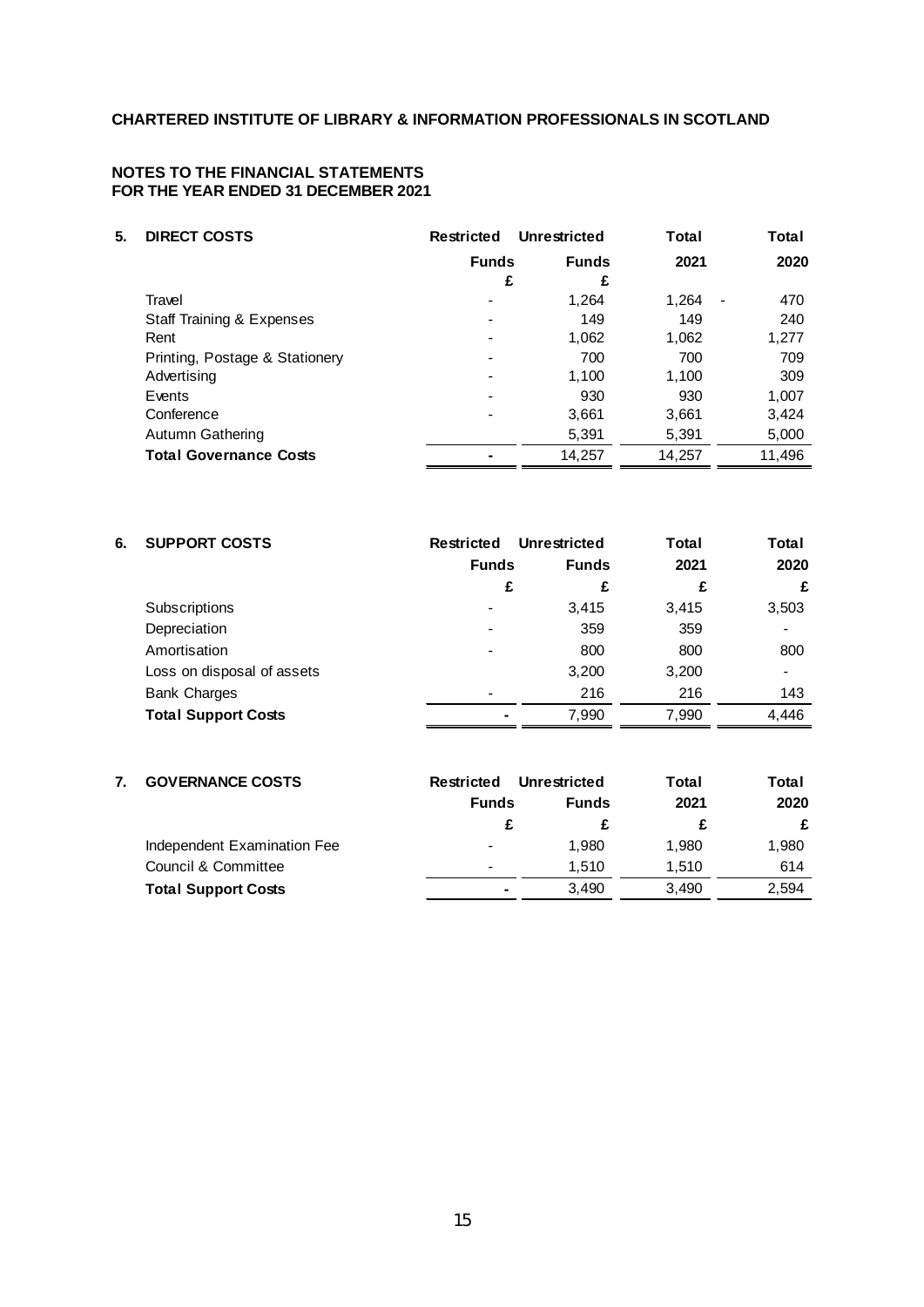#### **CHARTERED INSTITUTE OF LIBRARY & INFORMATION PROFESSIONALS IN SCOTLAND NOTES TO THE FINANCIAL STATEMENTS FOR THE YEAR ENDED 31 DECEMBER 2021**

# **8. NET INCOME / (EXPENDITURE)**

|                                        | 2021  | 2020  |
|----------------------------------------|-------|-------|
| This is stated after charging:         | £     | £     |
| Depreciation of tangible fixed assets: |       |       |
| - owned by the charity                 | 359   |       |
| Independent examination fee            | 1.980 | 1,980 |
| Pension costs                          |       |       |

Trustees received benefits in kind amounting to £nil in the current financial year (2020 - £nil). During the year the trustees received reimbursement of expenses amounting to £nil (2020 - £nil).

#### **9. STAFF COSTS**

Staff costs were paid directly by CILIP for CILIPS staff in the Scotland office. All staffing costs were borne directly by CILIP.

#### **10. TRUSTEES' RENUMERATION**

|                                    | 2021 | 2020 |
|------------------------------------|------|------|
|                                    |      |      |
| Aggregate emoluments (see note 17) | $\,$ |      |
|                                    | $\,$ |      |

#### **11. INTANGIBLE FIXED ASSETS**

|                       | 2021    | 2020  |
|-----------------------|---------|-------|
|                       | £       | £     |
| Cost                  |         |       |
| At 1st January 2020   | 8,000   | 8,000 |
| Additions             |         |       |
| Disposals             | (8,000) |       |
| At 31st December 2021 |         | 8,000 |
| Amortisation          |         |       |
| At 1st January 2020   | 4,000   | 3,200 |
| Charge for the year   | 800     | 800   |
| On disposals          | (4,800) |       |
| At 31st December 2021 |         | 4,000 |
| Net book value        |         |       |
| At 31st December 2021 |         | 4,000 |
| At 1st January 2020   | 4,000   | 4,800 |
|                       |         |       |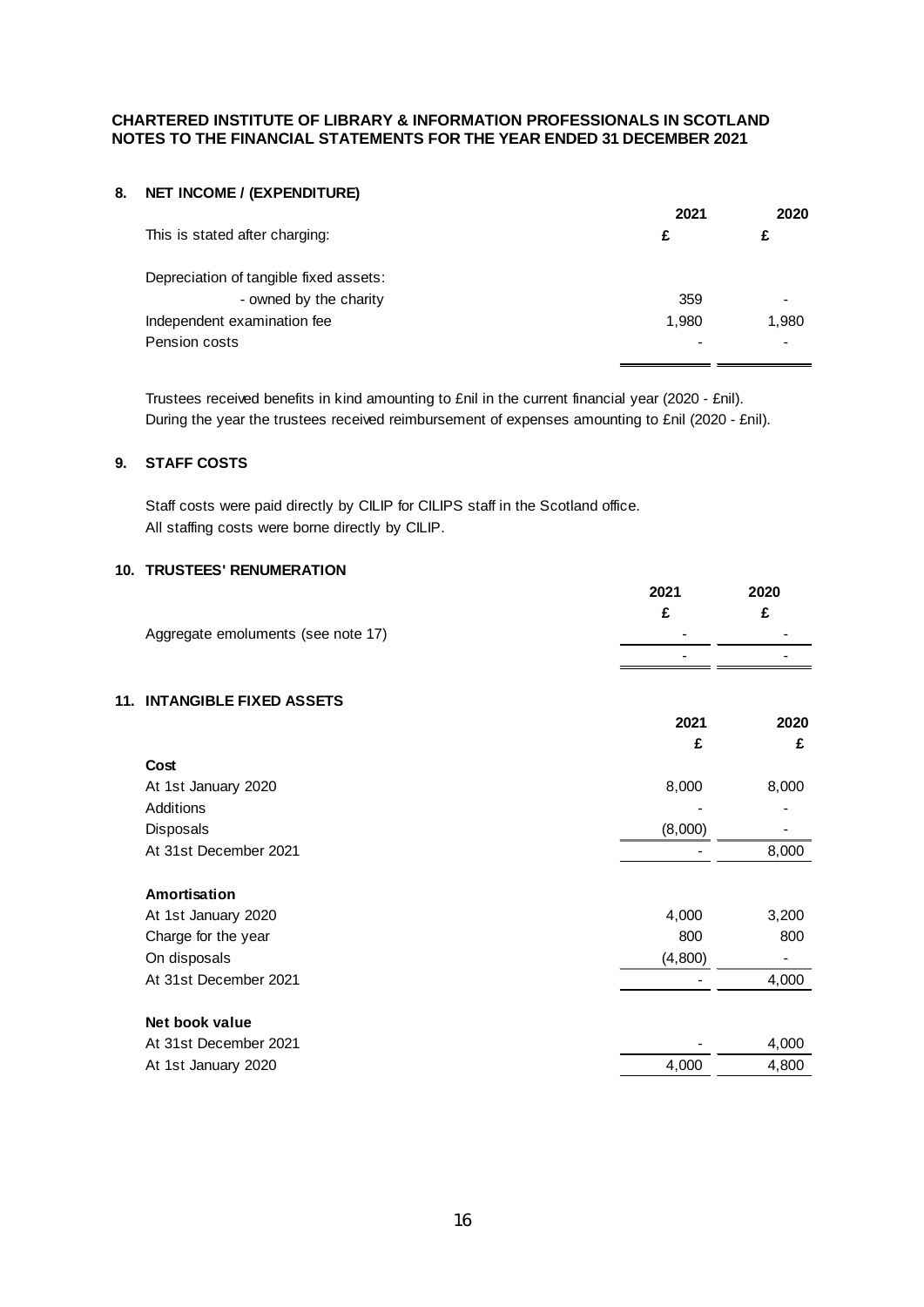#### **NOTES TO THE FINANCIAL STATEMENTS FOR THE YEAR ENDED 31 DECEMBER 2021**

#### **12. TANGIBLE FIXED ASSETS**

|                        | <b>Computer</b>  |       |       |
|------------------------|------------------|-------|-------|
|                        | <b>Equipment</b> | 2021  | 2020  |
|                        | £                | £     | £     |
| Cost                   |                  |       |       |
| At 1st January 2020    | 4,440            | 4,440 | 2,648 |
| <b>Additions</b>       |                  |       | 1,792 |
| <b>Disposals</b>       |                  |       |       |
| At 31st December 2021  | 4,440            | 4,440 | 4,440 |
| Depreciation           |                  |       |       |
| At 1st January 2020    | 2,648            | 2,648 | 2,648 |
| Charge for the year    | 359              | 359   |       |
| Surplus on revaluation |                  |       |       |
| On disposals           |                  |       |       |
| At 31st December 2021  | 3,007            | 3,007 | 2,648 |
| Net book value         |                  |       |       |
| At 31st December 2021  | 1,433            | 1,433 | 1,792 |
| At 1st January 2020    | 1,792            | 1,792 |       |